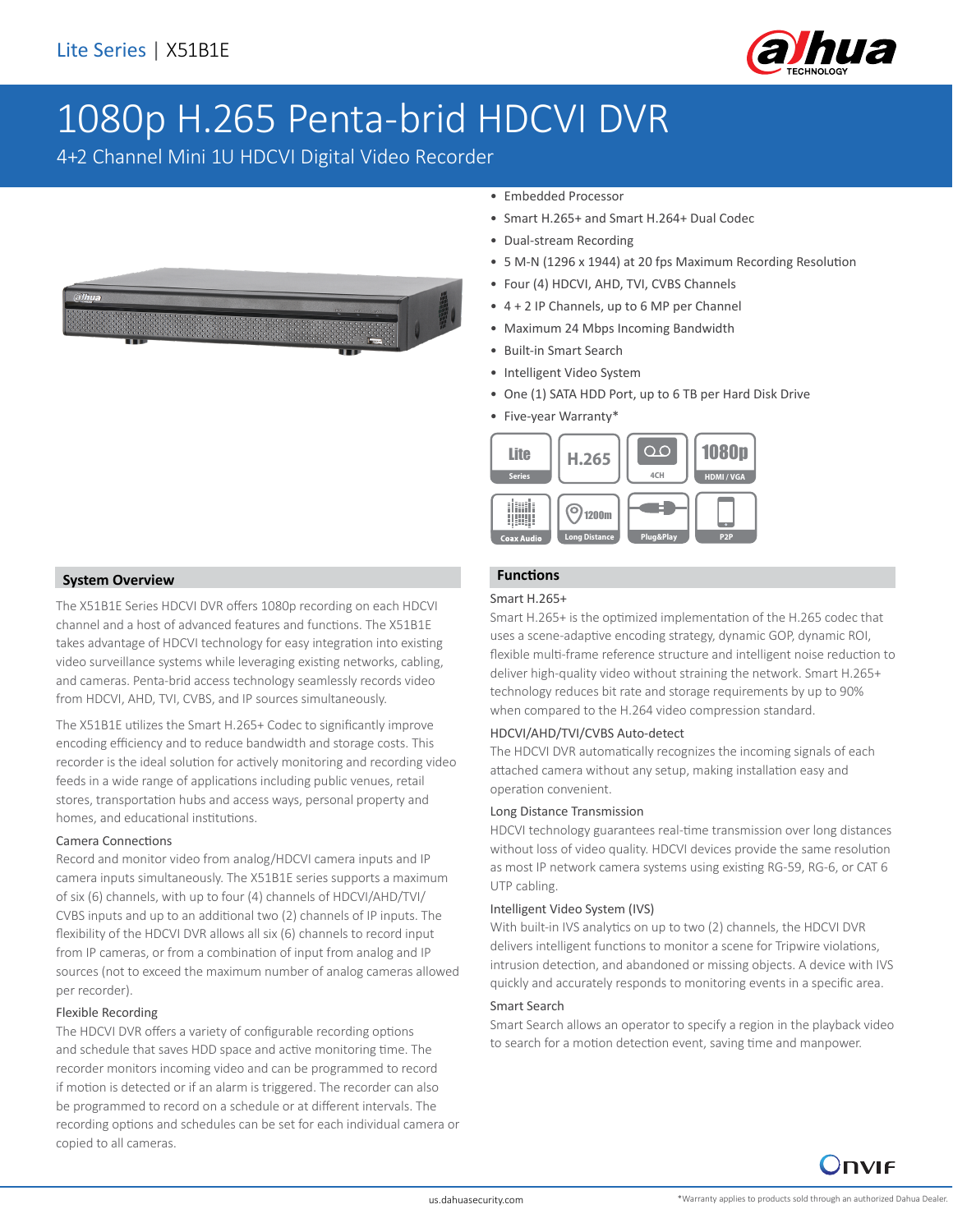## Lite Series | X51B1E

| <b>Technical Specification</b>       |                     |                                                                                                                                 |  |
|--------------------------------------|---------------------|---------------------------------------------------------------------------------------------------------------------------------|--|
| System                               |                     |                                                                                                                                 |  |
| <b>Main Processor</b>                |                     | <b>Embedded Processor</b>                                                                                                       |  |
| <b>Operating System</b>              |                     | Embedded LINUX                                                                                                                  |  |
| Interface                            |                     |                                                                                                                                 |  |
|                                      | Analog Camera Input | Four (4) Channels, BNC                                                                                                          |  |
| Preview Ability <sup>1</sup>         |                     | Channels 1 and 2:<br>5 M-N at 20 fps or<br>4 M-N, 1080p, 720p at 30 fps<br>Other Channels:<br>4 M-N, 1080p, 720p at 30 fps      |  |
| <b>HDCVI</b>                         |                     | 5 MP, 4 MP, 1080p at 30 fps, 720p at 60 fps, 720p at 30 fps                                                                     |  |
| AHD                                  |                     | 5 MP, 4 MP, 1080p at 30 fps, 720p at 30 fps                                                                                     |  |
| <b>TVI</b>                           |                     | 5 MP, 4 MP, 1080p at 30 fps, 720p at 30 fps                                                                                     |  |
| <b>CVBS</b>                          |                     | <b>NTSC</b>                                                                                                                     |  |
| IP Camera Input                      |                     | $4 + 2$                                                                                                                         |  |
| Audio                                |                     |                                                                                                                                 |  |
| Input                                |                     | Four (4) Channels, RCA                                                                                                          |  |
| Output                               |                     | One (1) Channel, RCA                                                                                                            |  |
| Two-way Talk                         |                     | Reuse Audio In/Out, RCA                                                                                                         |  |
| Recording                            |                     |                                                                                                                                 |  |
| Compression                          |                     | Smart H.265+, H.265, Smart H.264+, H.264                                                                                        |  |
| Recording<br>Resolution <sup>1</sup> |                     | 5 M-N (1296 x 1944), 4 M-N (1280 x 1440), 1080p, 1080N, 720p,<br>960H, D1, CIF                                                  |  |
| Record<br>Rate <sup>1</sup>          | Main<br>Stream      | • Channel 1:<br>5 M-N or 4 M-N at 20 fps<br>• Channels 2 to 4<br>1080p at 15 fps<br>1080N, 720p, 960H, D1, CIF at 30 fps        |  |
|                                      | Sub<br>Stream       | D1 or CIF at 30 fps                                                                                                             |  |
| Maximum Incoming<br>Bandwidth        |                     | 24 Mbps                                                                                                                         |  |
| <b>Bit Rate</b>                      |                     | 32 Kbps to 6144 Kbps per Channel                                                                                                |  |
| <b>Record Mode</b>                   |                     | Manual, Schedule (General, Continuous),<br>MD (Video Detection: Motion Detection, Video Loss, Tampering),<br>Alarm, Intel, Stop |  |
| Record Interval                      |                     | 1 to 60 minutes (default: 60 minutes),<br>Pre-record: 1 s to 30 s,<br>Post-record: 10 s to 300 s                                |  |
| <b>Audio Compression</b>             |                     | AAC (first channel only), G.711A, G.711U, PCM                                                                                   |  |
| Audio Sample Rate                    |                     | 8 KHz, 16 bits per Channel                                                                                                      |  |
| Audio Bit Rate                       |                     | 64 Kbps per Channel                                                                                                             |  |
|                                      |                     |                                                                                                                                 |  |

| Display                           |                                                                                                                                                                                 |  |
|-----------------------------------|---------------------------------------------------------------------------------------------------------------------------------------------------------------------------------|--|
| Interface                         | One (1) HDMI (3840 x 2160)<br>One (1) VGA (1920 x 1080)                                                                                                                         |  |
| Native Output<br>Resolution       | 1920 x 1080, 1280 x 1024, 1280 x 720                                                                                                                                            |  |
| <b>Maximum Decoding</b>           | 4 Channels of 5 M-N at 10 fps<br>4 Channels of 1080p at 7 fps<br>4 Channels of 720p at 15 fps<br>4 Channels of 960H at 30 fps                                                   |  |
| Multi-screen Display              |                                                                                                                                                                                 |  |
| IP extension<br>mode disabled     | 1/4                                                                                                                                                                             |  |
| IP extension<br>mode enabled      | 1/4/6                                                                                                                                                                           |  |
| On-screen Display                 | Camera Title, Time, Video Loss, Camera Lock,<br>Motion Detection, Recording                                                                                                     |  |
| Network                           |                                                                                                                                                                                 |  |
| Interface                         | One (1) RJ45 (100 Mbps) Port                                                                                                                                                    |  |
| <b>Network Function</b>           | HTTP, HTTPS, TCP/IP, IPv4/IPv6, UPnP, RTSP, UDP, SMTP, NTP,<br>DHCP, DNS, IP Filter, PPPoE,DDNS, FTP, Alarm Server, P2P, IP<br>Search (Supports Dahua IP cameras, DVRs, NVS)    |  |
| Maximum User<br>Access            | 128 Users                                                                                                                                                                       |  |
| <b>Mobile Operating</b><br>System | IOS, Android                                                                                                                                                                    |  |
| Interoperability                  | ONVIF 16.12, CGI Conformant                                                                                                                                                     |  |
| Video Detection and Alarm         |                                                                                                                                                                                 |  |
| Alarms                            |                                                                                                                                                                                 |  |
| <b>Trigger Events</b>             | Recording, PTZ, Tour, Video Push, Email, FTP, Snapshot, Buzzer<br>and Screen Tips                                                                                               |  |
| <b>Video Detection</b>            | Motion Detection, MD Zones: 396 (22 × 18),<br>Video Loss, Tampering and Diagnosis                                                                                               |  |
| Alarms                            |                                                                                                                                                                                 |  |
| Input                             | Eight (8) Channels                                                                                                                                                              |  |
| Output                            | Three (3) Channels                                                                                                                                                              |  |
| Playback and Backup               |                                                                                                                                                                                 |  |
| Playback                          | 1/4                                                                                                                                                                             |  |
| Search Mode                       | Time/Date, Alarm, MD, Intel, and Exact Search<br>(accurate to 1 second)                                                                                                         |  |
| <b>Playback Function</b>          | Play, Pause, Stop, Rewind, Fast Play, Slow Play, Next File,<br>Previous File, Next Camera, Previous Camera, Full Screen,<br>Repeat, Shuffle, Backup Selection, and Digital Zoom |  |
| Backup Mode                       | USB Device/Network                                                                                                                                                              |  |
| Storage                           |                                                                                                                                                                                 |  |
| Internal HDD                      | One (1) SATA Ports, up to 6 TB capacity                                                                                                                                         |  |
| Auxiliary Interface               |                                                                                                                                                                                 |  |
| <b>USB</b>                        | Two (2) USB 2.0 Ports                                                                                                                                                           |  |
| <b>RS485</b>                      | One (1) Port for PTZ Control                                                                                                                                                    |  |
| Electrical                        |                                                                                                                                                                                 |  |
| Power Supply                      | 12 VDC, 1.5 A                                                                                                                                                                   |  |
| Power Consumption                 | < 10 W, without HDD                                                                                                                                                             |  |
|                                   |                                                                                                                                                                                 |  |

1. The M-N resolution refers to technology that allows a 1080p HDCVI DVR to accept a video signal from a 5 MP<br>or a 4 MP camera by sampling every other pixel on a horizontal line from the camera. The resulting recording<br>res